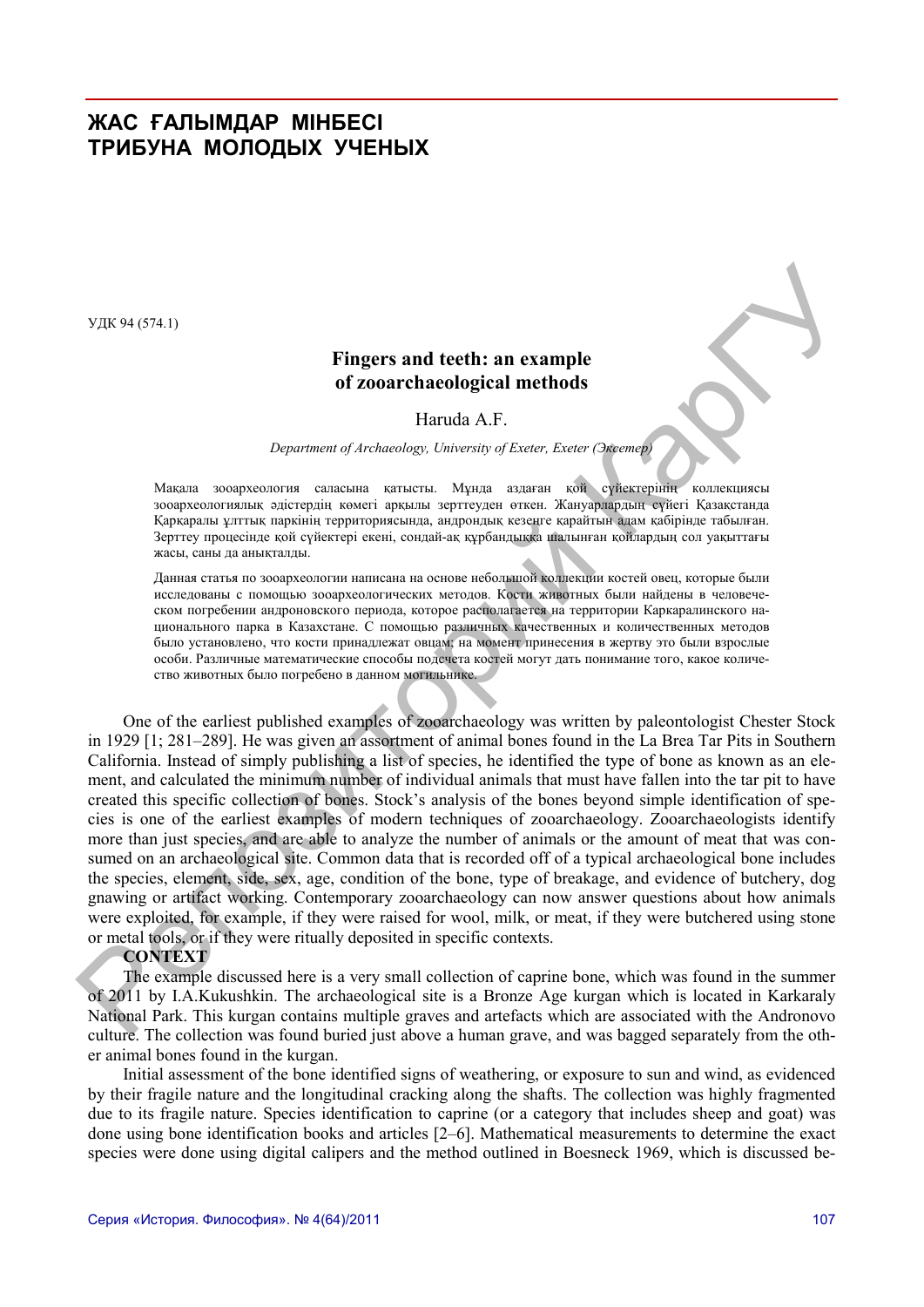low [7; 331–358]. Additional information about tooth identification and wear also came from an assortment of books and articles [8–11] and information about ageing bones came from Silver 1969 [12; 283–302].

### **RESULTS AND DISCUSSION**

Most of the bone in this collection is highly fragmented, and as a result, not identifiable to species. There were 77 bones which could be identified, and 82 teeth which could also be identified. The remaining 471 fragments were too small to be classified into species of type of bone. Of the identifiable bone, all the bones were from the feet of caprines. The bone surface had degraded from exposure to the weather, and unfortunately identification of cut marks was not possible. Furthermore, identification for marrow extraction from the feet bones, which can be identified by the pattern of breakage of the bones, was obscured by the weathering fractures which had broken the bones into multiple pieces. However, there was still quite a lot of data that could still be found from this collection.

### **Species and Age**

In this report, the bones have been described as 'caprine' which is a term that combines both sheep and goat. The bones of sheep (Ovis aries) and goat (Capra hircus) are notoriously difficult to differentiate, and the differences between these two species vary not in definite ways which can be easily spotted, but instead in very subtle ways, which can change depending on the region of study and the breed of sheep or goat. The most accepted way to differentiate the two is to compare all of the caprine bones within an assemblage and to use modern reference examples and published illustrations [5,6,7].Additionally, there are quantitative methods which can also differentiate between sheep and goat. Boesneck 1969 describes a measurement method utilizing the metapodia using a simple pair of calipers [7]. By taking two measurements on the distal medal condyle of the metapodia and creating a ratio, it is easy to determine which bones are sheep (those which have ratio  $\leq 63$  are sheep, those  $\geq 63$  are goat).

In this collection, the ratio of the measurements on the metapodia were all well into the sheep range of measurement. Additionally, most of the bones matches with the illustrations of sheep bones in the literuature. Interestingly, the first phalanges of these sheep did exhibit a robust shape which tend to be characteristic of goats. However, the overwhelming presence of sheep characteristics on the other foot bones and the measurement ratio which was well into the range of sheep confirmed this as a collection of sheep feet.



Figure 1. Number of identifiable bone and teet, the number is before the element in bold, while the elements are divided into fore and hind limb for ease of visualization, although side was recorded as well

To determine the age of the sheep, it is fairly simple to record the fusion data on the bones. Long bones in mammals grow towards their epiphysis (ends) and only fuse to these epiphysis at known times. If the bone is whole, and there are no unfused ends on the bones, the animal can be assumed to have reached the age of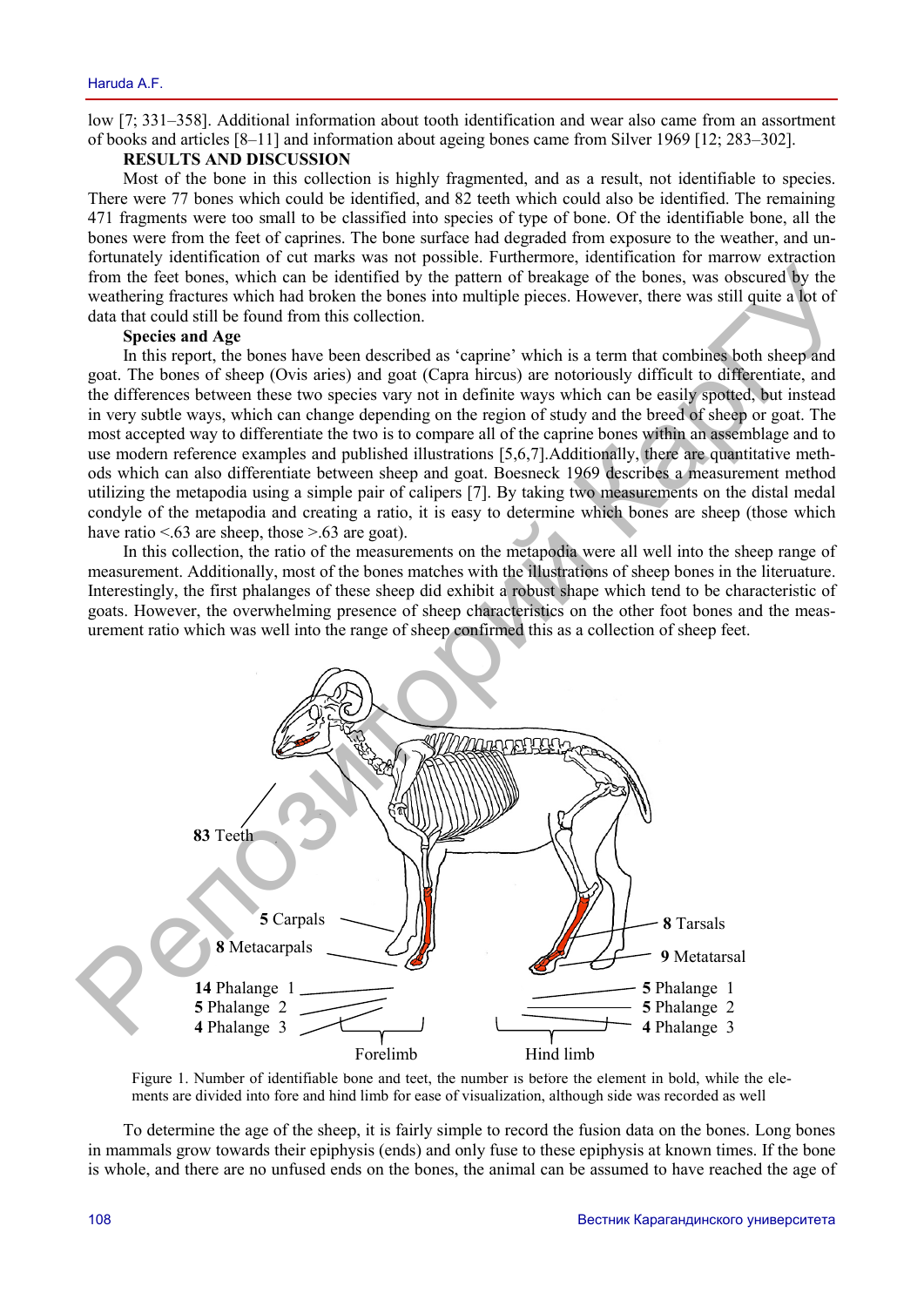fusion before it was killed. This gives an age range after which the animal must have been slaughtered. In this collection, all of the metapodia were fused except for one example. Sheep metapodia fuse between 18– 28 months of age, so it can be assumed that these were adult sheep when they were slaughtered.

### **How Many Sheep? How Many Legs?**

The first question asked: how many caprines were buried here seems like a simple one. However, counting the number of animals deposited is not as simple as it seems. The bones in an archaeological site do not represent entire animals, but instead reflect a collection of animal bones that were deposited. Unlike human bone, animals are rarely buried intact. Instead, animal bone is often deposited as a unit, for example as a leg, or even as a single bone, such as from a kitchen.

|                                                                                                                                                                                                                             |                                                                                                                | I bone, annihad are farely barrea mace. Indicate, annihar bone to orien deposited as a unit, for examp |                               |                  |                |  |  |  |
|-----------------------------------------------------------------------------------------------------------------------------------------------------------------------------------------------------------------------------|----------------------------------------------------------------------------------------------------------------|--------------------------------------------------------------------------------------------------------|-------------------------------|------------------|----------------|--|--|--|
|                                                                                                                                                                                                                             | leg, or even as a single bone, such as from a kitchen.                                                         |                                                                                                        |                               |                  |                |  |  |  |
|                                                                                                                                                                                                                             | The simplest way to count bones is called NISP, or the Number of Identified Specimens. This is a sim-          |                                                                                                        |                               |                  |                |  |  |  |
|                                                                                                                                                                                                                             | ple count of the identifiable bone fragments and teeth which can be identified to species and element. NISP    |                                                                                                        |                               |                  |                |  |  |  |
| is a very basic unit of counting, however NISP can overestimate the presence of a species or an element for                                                                                                                 |                                                                                                                |                                                                                                        |                               |                  |                |  |  |  |
|                                                                                                                                                                                                                             | collections of bone that are very fragmented. In this example, the NISP is 159 (77 bones, and 82 teeth). In    |                                                                                                        |                               |                  |                |  |  |  |
| order to take into account fragmentation, another counting method, called MNE, or Minimum Number of                                                                                                                         |                                                                                                                |                                                                                                        |                               |                  |                |  |  |  |
|                                                                                                                                                                                                                             | Elements, is used. MNE is very similar to NISP, except that it only tallies bone fragments that can be identi- |                                                                                                        |                               |                  |                |  |  |  |
|                                                                                                                                                                                                                             | fied to side, and takes into account bone fragments that may have originally formed a single bone [13; 214].   |                                                                                                        |                               |                  |                |  |  |  |
| MNE is a simple way to factor out fragmentation and to look at the numbers of elements that were most like-                                                                                                                 |                                                                                                                |                                                                                                        |                               |                  |                |  |  |  |
| ly deposited in the context. This counting method is shown below in Figure 2.                                                                                                                                               |                                                                                                                |                                                                                                        |                               |                  |                |  |  |  |
| There are other counting methods to estimate the amount of meat or the number of individual animals                                                                                                                         |                                                                                                                |                                                                                                        |                               |                  |                |  |  |  |
| that created a collection. The method called MAU, or Minimum Animal Units, was invented by Binford [14]                                                                                                                     |                                                                                                                |                                                                                                        |                               |                  |                |  |  |  |
| in order to quantify how modern day Nunamuit people were selecting and transporting parts of reindeer from<br>the kill site to their camp site. MAU works by adding together the left and right long bone fragments (except |                                                                                                                |                                                                                                        |                               |                  |                |  |  |  |
| for the phalanges and other bones in the body which do not occur uniformly across species, which is dis-                                                                                                                    |                                                                                                                |                                                                                                        |                               |                  |                |  |  |  |
|                                                                                                                                                                                                                             |                                                                                                                |                                                                                                        |                               |                  |                |  |  |  |
| cussed more thoroughly in Lyman 2008) and all of these fragments are added together to give an index num-<br>ber- or unit number- for that species. This method is used for comparing different species within different    |                                                                                                                |                                                                                                        |                               |                  |                |  |  |  |
| collections within and across archaeological sites. MAU is useful for comparing which parts of animals were                                                                                                                 |                                                                                                                |                                                                                                        |                               |                  |                |  |  |  |
| consumed and deposited in the site. This kind of analysis can reveal social divisions, as aristocrats most like-                                                                                                            |                                                                                                                |                                                                                                        |                               |                  |                |  |  |  |
| ly ate different parts of the animals, which were considered tastier, than the poorer settlers. In our example,                                                                                                             |                                                                                                                |                                                                                                        |                               |                  |                |  |  |  |
| MAU is not particularly useful, as we only have one species and one collection, however the calculations for                                                                                                                |                                                                                                                |                                                                                                        |                               |                  |                |  |  |  |
|                                                                                                                                                                                                                             |                                                                                                                |                                                                                                        |                               |                  |                |  |  |  |
|                                                                                                                                                                                                                             |                                                                                                                |                                                                                                        |                               |                  |                |  |  |  |
|                                                                                                                                                                                                                             | MAU are given below in Figure 2.                                                                               |                                                                                                        |                               |                  |                |  |  |  |
|                                                                                                                                                                                                                             | Elements                                                                                                       |                                                                                                        |                               | Minimum Animal   | Minimum Number |  |  |  |
|                                                                                                                                                                                                                             |                                                                                                                |                                                                                                        | Minimum Number<br>of Elements | Units            | of Individuals |  |  |  |
|                                                                                                                                                                                                                             |                                                                                                                | Left                                                                                                   | <b>Right</b>                  |                  |                |  |  |  |
|                                                                                                                                                                                                                             | Carpal                                                                                                         | 1                                                                                                      | $\overline{3}$                |                  |                |  |  |  |
|                                                                                                                                                                                                                             | Metacarpal                                                                                                     | $\overline{4}$                                                                                         | $\overline{3}$                | $\overline{7}$   | 4              |  |  |  |
|                                                                                                                                                                                                                             | <b>Phalange 1</b>                                                                                              | 7                                                                                                      | 9                             | $\overline{4}$   | 4              |  |  |  |
|                                                                                                                                                                                                                             | <b>Phalange 2</b>                                                                                              | $\overline{3}$                                                                                         | $\overline{3}$                | $\overline{1.5}$ | $\overline{2}$ |  |  |  |
| Fore Limb                                                                                                                                                                                                                   | Phalange 3                                                                                                     | $\overline{2}$                                                                                         | $\overline{2}$                |                  | 1              |  |  |  |
|                                                                                                                                                                                                                             | <b>Tarsal</b>                                                                                                  | $\overline{7}$                                                                                         | $\mathbf{1}$                  |                  |                |  |  |  |
|                                                                                                                                                                                                                             | <b>Metatarsal</b>                                                                                              | 5                                                                                                      | $\overline{2}$                | 7                | 5              |  |  |  |
|                                                                                                                                                                                                                             | <b>Phalange 1</b>                                                                                              | 3                                                                                                      | $\overline{2}$                | 1.25             | $\overline{2}$ |  |  |  |
|                                                                                                                                                                                                                             | <b>Phalange 2</b>                                                                                              | 3                                                                                                      | $\overline{2}$                | 1.25             | $\overline{2}$ |  |  |  |
| Hind Limb                                                                                                                                                                                                                   | <b>Phalange 3</b>                                                                                              | $\overline{2}$                                                                                         | $\overline{2}$                |                  |                |  |  |  |
|                                                                                                                                                                                                                             |                                                                                                                |                                                                                                        |                               | MAU Value: 24    | 5 Sheep        |  |  |  |

Figure 2. Table Showing the Difference Results with Different Counting Methods. MNE, MAU and MNI are all shown in this table. Elements that were counted in NISP, such as metapodia fragments which could not be assigned to a side, are not shown here, but are instead counted in the previous illustration

In special cases where there have been intact animal skeletons revealed, a counting method called MNI, or Minimum Number of Individuals, is very useful for calculating the number of animals that were slaughtered. This method was mentioned above, when Chester Stock invented it in his investigation of the tar pits at Rancho La Brea [1]. Stock took the MNE and simply used the most frequent side of each element, and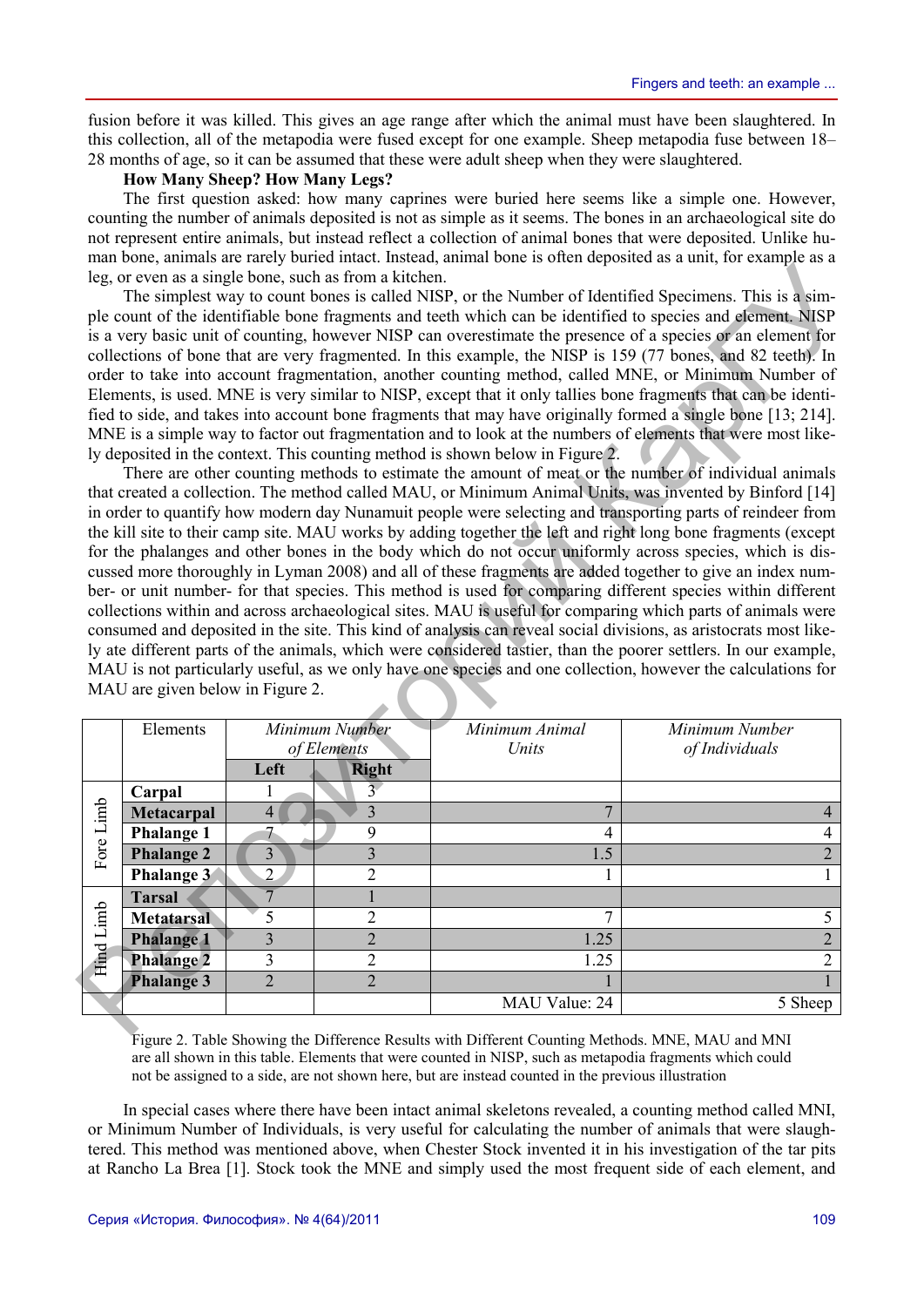then picked the most frequent element to calculate the minimum number of individuals. This theory is based upon the basic idea that there can be only one left long bone, for example, one left humerus, that each animal can contribute to a collection. If there are three left humeri, and two right humeri in specific context, then there must have been at least three animals that were killed. This method, while evocative, as it seems to easily give a good idea of the number of animals that were killed, only works in contexts in which the entire animal carcass was deposited. As animal bone is frequently butchered, and pieces are distributed and deposited in different contexts, it is not useful to use this calculate except for carcass burials. In Figure 2, the MNI is calculated to show the difference between the different calculations, however as we know that there were only feet and teeth found in this context, MNI is not the correct counting method to utilize.

As we can see from the example in Figure 2, the different counting methods all give very different results. While the MNI is very convincing in suggesting that 5 sheep were killed, it is important to remember that carcasses were not found in this deposit- instead it was just feet, which are animal units. However, the MAU, while helpful in calculating a value in units, is not helpful here as there are no other deposits or species to compare with. Instead, the most useful calculation we have is the MNE. This simple calculation displays exactly what bones were found, while controlling for fragmentation. If you control for duplicate bones which occur more than once (such as the phalanges and the carpals and tarsals) it is clear that there were 4 left fore limbs, 3 right fore limbs, 5 left hind limbs, and 2 right hind limbs.

#### **Teeth**

These counting methods are not generally used on teeth, largely due to their number, the presence of deciduous dentition and the difficulty in siding and describing whether teeth are from the jaw or from the skull. In this case, teeth were roughly described to mandible or maxilla (skull), and it was found that there was a few teeth that were deciduous, but most were adult. This matches with the fusion data, which suggested that there may have been one juvenile slaughtered. Tooth wear patterns, which can be used to find the precise age of sheep, is only useful when there are entire sets of teeth, either in the jaw, or in the skull, so as to make an assessment of all of the teeth together [11]. Figure 3 shows a rough estimate of the number of jaws and skull sides that were deposited.

|                 | Left                     | <b>Right</b> |
|-----------------|--------------------------|--------------|
| <b>Maxilla</b>  | $\overline{\phantom{a}}$ |              |
| <b>Mandible</b> | ,,                       |              |

Figure 3. A rough count of the numbers of mandibles and maxillas present in the assemblage, calculated on teeth that could be identified and sided

#### **CONCLUSION**

It is possible to conclude, having explored all of the different suggestions, that there were 4 left fore limbs, 3 right fore limbs, 5 left hind limbs, and 2 right hind limbs which were placed into this context. We also know that there were at least 3 skulls and 4 jaws from the teeth. These were sheep, which had rather unusual goat characteristics on their first phalanges but in all other cases had very strong sheep morphology. It is most likely that a number of sheep, perhaps even as many as 5, were slaughtered and all of the other bones, which have quite a lot of meat, were taken away to be consumed in a different place. Interestingly, there were no astragali found. Astragalus are part of the ankle joint, and while other bones from that joint were found in this context, there were no astragali. This is most likely due to the fact that they have been used in dice games for milenia, and these bones were probably cut out of the joint before the bones were deposited. only fee tand teen there can term in the constraints. While in our the correct counting melobels all give very different ne-<br>that is we can see from the example in Figure 2, the different counting melobes all give very di

It is unclear whether this is a ritual deposit or an offering. The location on top of a grave is very suggestive of a ritual deposit, however without analogies from other kurgans, it is hard to be certain. As these bones do not have as much meat as other parts of the sheep, it is also possible that this is just a deposit of butchery refuse- or parts of the animal that were left behind after slaughter.

#### References

- 1. *Stock C.* A Census of the Pleistocene Mammals of Rancho La Brea, Based on the Collections of the Los Angeles Museum *// Mammology*. — № 10. — 1929. — P. 281–289.
- 2. *Barone R.* Anatomie comparee des mammiferes domestiques. Paris: Vigot Freers, 1976. 428 p.